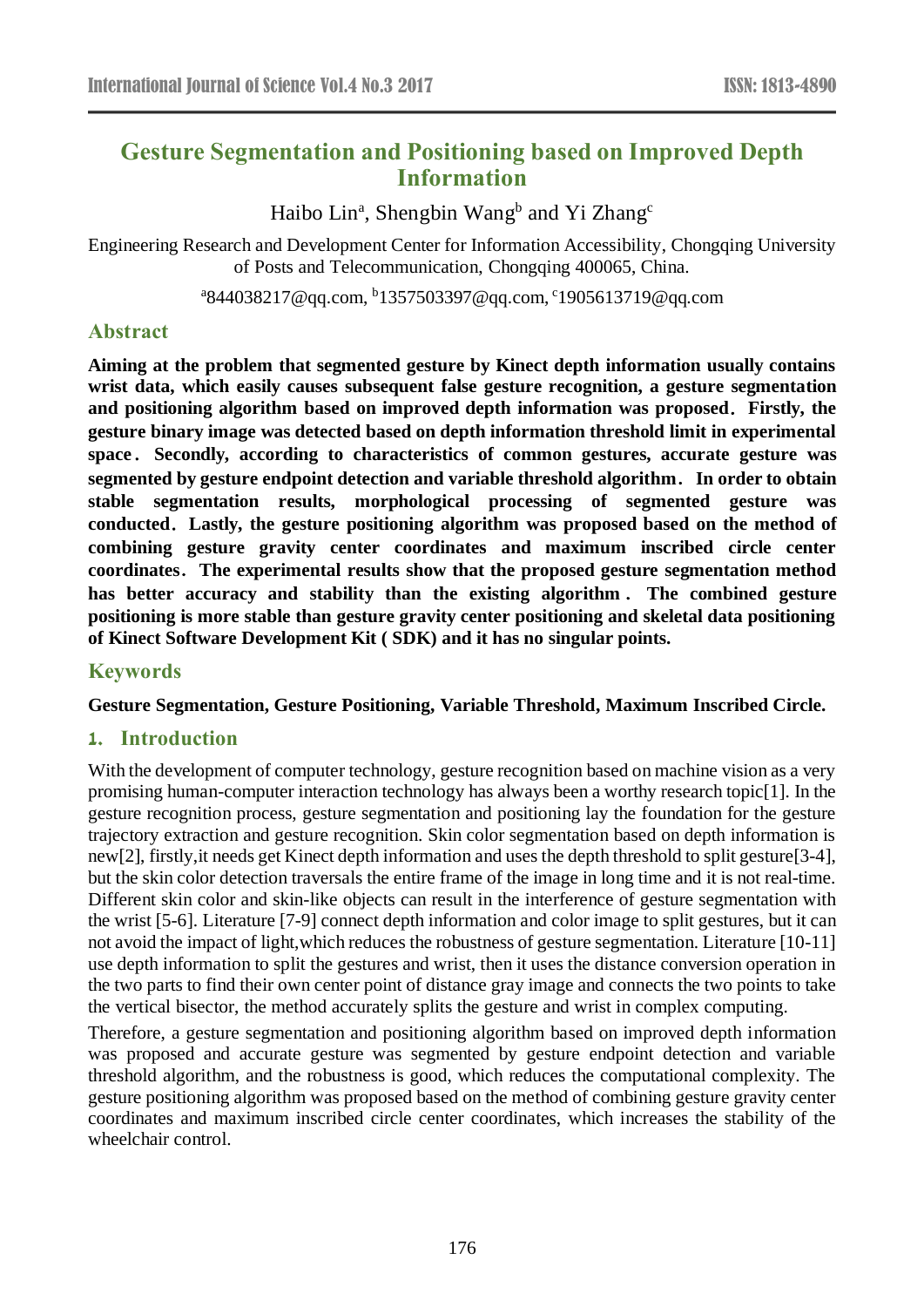# **2. Gesture segmentation algorithm of improved depth information**

### **2.1 Gesture detection based on depth information threshold limit**

In gesture recognition process, accurate gesture detection is critical. The gesture is facing the Kinect camera and limits the motor up to about 10°. According to the depth threshold gesture segmentation method in South China University of Technology[3], the depth information acquisition range is limited to the distance  $[d_1 - d_2]$  between the Kinect camera and the gesture, but can not meet the precise and safe control of wheelchair, in order to get more stable and accurate results, then  $d_1 = 250$  mm,  $d_2 = 450$  mm. To eliminate the interference of the complex environment outside experimental space and obtain better segmentation result, gesture experimental space is set as shown in Figure 1, the coordinate system  ${V}$  is the gesture basis coordinate system.



Fig. 1 Gesture experimental space setting

According to the existing information based on depth threshold gesture detection[3-4, 12], RGB image, depth shaded image (the pixel points in the depth  $[d_1 - d_2]$  is linearizated to the gray value [1-254], the gray is 0 and 255 in the depth less than  $d_1$  and more than  $d_2$ ) and gesture binary image (make the binarization for the depth shaded image, gesture gray value is 255, the rest is 0) is easy to obtain, the result is shown in Figure 2. Matrix  $G(i, j)$  is the pixel gray value of the depth shaded image in Figure 2 (b), Binary matrix  $H_1$  is gesture binary image in Figure 2 (c), the gesture value is 1, the rest is 0. G and  $H_1$  are both  $m \times n$  matrix, m and n is pixel high and pixel wide.



 $\begin{array}{c} \hline \end{array}$ 



Fig. 2 Three gesture images

M

y,

a

P

N



(a) RGB image (b) Depth shaded image (c) Gesture binary image



# **2.2 Gesture segmentation based on variable thresholds**

As shown in Fig. 2 (c), gestures based on the depth information threshold limit detection is inaccurate with wrist interference for the following gesture trajectory extraction and gesture recognition. Literature [10-11] split the gesture and wrist in complex computing by distance transformation. Accurate gesture was segmented by variable threshold algorithm, which is more simple and stable than the literature [10-11].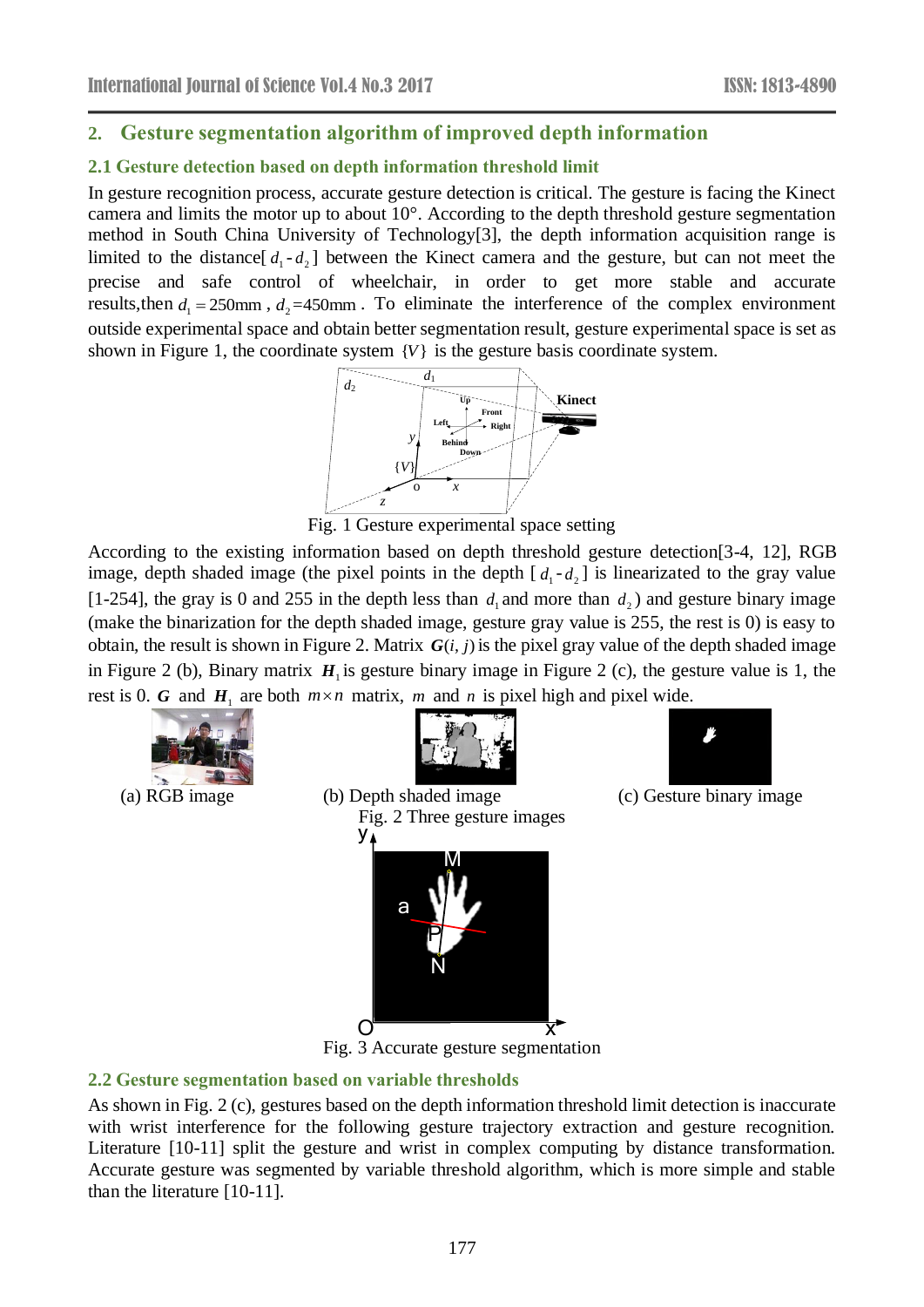In the gesture experimental space, the general gesture characteristics are studied and the fingers are tilted upward or upward. In Figure 2 (c) gesture binary image the highest point and the lowest point are found quickly, as shown in Figure 3, line a is the any vertical line of line MN, P is the intersection. The required formula is set to:

$$
MP = \lambda MN \tag{1}
$$

In Figure 3, the acquisition of M point and N point is susceptible to isolated points and holes noise, and the boundary of the segmented image is not smooth enough, resulting in the deviations of accurate acquisition of M point and N point. Therefore, the morphological processing method is used to eliminate the interference. The size of each connected area extracted from gesture binary image is calculated, and the smaller isolated points are removed by the threshold limit. The holes in the gesture image are eliminated by the closed operation in morphology and the accurate gesture binary image marked as  $H_2$  is obtained.

Gesture random movement makes the wrist area size and gesture tilt constantly change and the appropriate variable threshold can ensure the accuracy of segmentation. Through a large number of experimental, the experimental space is set from depth  $d_1$  to depth  $d_2$ ,  $\lambda$  is got by the depth value, the experiment proved that the sub-quadratic function is shown as the following:

$$
\lambda = f(\overline{g}_{H_2}) = \begin{cases} c_1, & 1 \le \overline{g}_{H_2} \le \overline{g}_1 \\ [\overline{g}_{H_2}^2, \overline{g}_{H_2}, 1][a, b, c]^T, \overline{g}_1 < \overline{g}_{H_2} < \overline{g}_2 \\ c_2, & \overline{g}_2 \le \overline{g}_{H_2} \le 254 \end{cases} \tag{2}
$$

According to the experimental,  $[a,b,c]$ 0.00004093909191 - 0.00887636364636 0.97710000000000  $[a,b,c]^{T}$  $\begin{bmatrix} 0.00004093909191 \end{bmatrix}$  $=\Big|-0.00887636364636\Big|$  $\left[ \begin{array}{c} 0.97710000000000 \end{array} \right]$  $, c_1 = 0.5, c_2 = 1, \overline{g}_1 = 90, \overline{g}_2 = 234$ .The

gesture average depth value is:

$$
\overline{g}_{H_2} = \frac{\sum_{i=1}^{m} \sum_{j=1}^{n} G(i, j) H_2(i, j)}{\sum_{i=1}^{m} \sum_{j=1}^{n} H_2(i, j)}.
$$
\n(3)

In formula (3), m and n is the depth image high and wide, the unit is pixel.  $\sum_{i=1}^{n} \sum_{j=1}^{n} G(i, j)H_2$  $\sum_{i=1}^{m} \sum_{j=1}^{n} G(i, j) H_{i}(i, j)$ *i*=1 *j*  $\sum_{i=1}^{n} \sum_{j=1}^{n} G(i, j) H_2(i, j)$  is the multiplied two-type matrix. The gesture binary image is got to split the accurate gesture by the method of Figure 3 and the gesture binary image without wrist is matrix  $H_3$ .

### **3. Improved joint gesture positioning algorithm**

#### **3.1 Gesture center of gravity positioning algorithm**

Gesture positioning is the basis for controlling the wheelchairs stably and safely. The real-time gesture positioning is to extract the gesture trajectory[13]. The gesture trajectory is the important feature of dynamic gesture. In the experimental space,  $\{V\}$  is the coordinate system,  $(x_g, y_g, z_g)$  is set as the gesture center of gravity coordinatesm and the gesture average depth shaded value is  $z<sub>g</sub>$ . Gesture positioning formula is shown:

$$
(x_g, y_g, z_g) = \left(\frac{\sum_{i=1}^{m} \sum_{j=1}^{n} jH_3(i, j)}{S_{H_3}}, m-1-\frac{\sum_{i=1}^{m} \sum_{j=1}^{n} iH_3(i, j)}{S_{H_3}}, \frac{\sum_{i=1}^{m} \sum_{j=1}^{n} G(i, j)H_3(i, j)}{S_{H_3}}, S_{H_3} = \sum_{i=1}^{m} \sum_{j=1}^{n} H_3(i, j).
$$
 (4)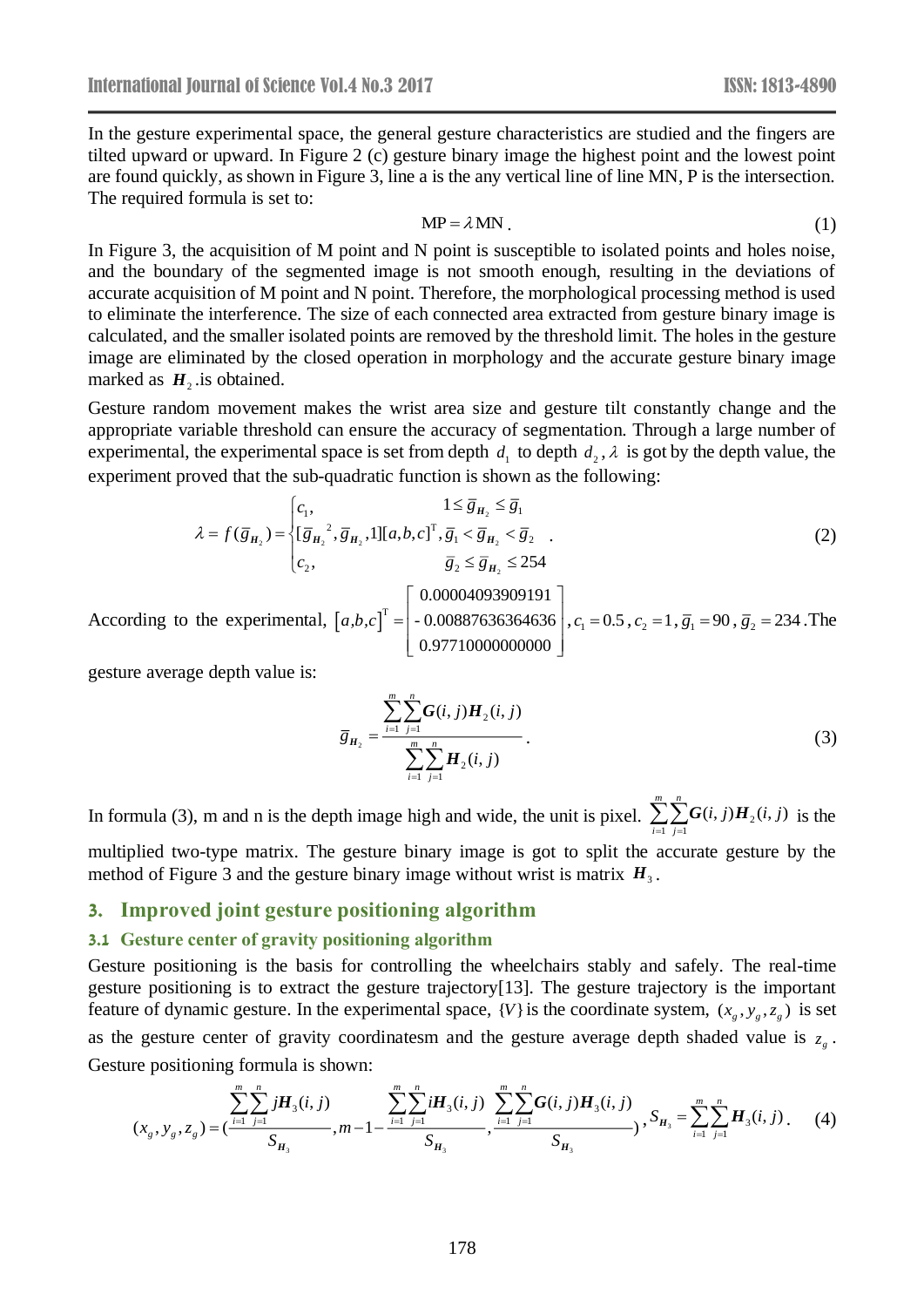is the multiplied two-type matrix; the unit of  $x_g$ ,  $y_g$  is pixel; the value of  $z_g$  is [0-255], the unit is the gray value. The size of the gesture is  $S_{H_3}$ , the unit is pixel, that is,  $(x_g, y_g, z_g)$  is gesture positioning coordinates.

#### **3.2 Maximum inscribed circle positioning algorithm**

The maximum inscribed circle method is used to positioning the gesture based on the gesture shape feature. The gesture pixel point set is *T*, the gesture edge pixel point set is *E*.  $E \subset T$ , Point  $t \in T$  is the pixel point within the gesture. For any  $t_i \in T$ ,

$$
d_i = \min_j (\sqrt{(x_{t_i} - x_{e_j})^2 + (y_{t_i} - y_{e_j})^2}).
$$
\n(5)

 $x_{t_i}$ ,  $y_{t_i}$  and  $x_{e_j}$ ,  $y_{e_j}$  is the vertical and horizontal coordinates of the point  $t_i$  and  $e_j$ ,  $d_i$  means the minimum distance from point  $t_i$  to the edge of the gesture. For all  $d_i$ , define the gesture radius:

$$
R = \max_i (d_i). \tag{6}
$$

The largest inscribed circle center is point  $t_i$  and radius R is obtained by  $t_i$ , the corresponding  $x_{t_i}$  and  $y_{t_i}$  is the center of circle coordinates. The radius is determined by making inscribed circle with formulac (5) and (6), the calculation flow chart is shown in Figure 4.



Fig. 4 positioning procedure of maximum inscribed circle algorithm

Figure 4 defines an initial radius, which is the minimum radius allowed. If the circle can not be made with the radius, it means that a sufficiently large part can not be found to lock target, so it is not a target gesture. Figure 5 intuitively shows that the center and radius of the gesture are obtained by the maximum inscribed circle method. For the target gesture, The circle with point A as the circle center is the largest circle, so point A is the largest inscribed circle center, the circle radius is the gesture radius.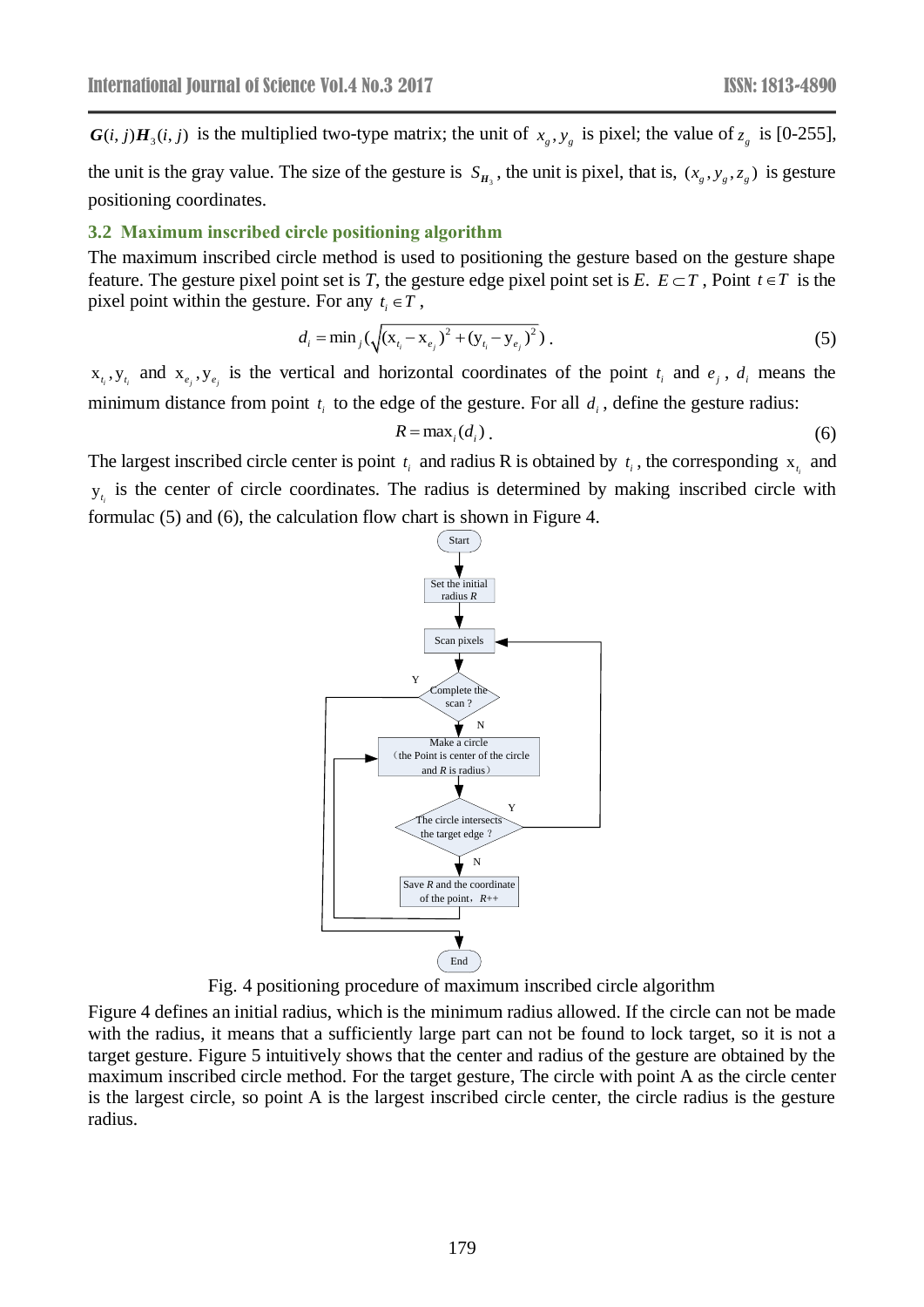

Fig. 5 Schematic diagram of maximum inscribed circle algorithm

Figure 6 shows that the gesture center and radius are obtained by using the maximum inscribed circle method. The four candidate targets are marked as different colors, A and B meets the condition of the area size, after the elimination process of internal point, the target area size of C and D is small and the resolution is low, so C and D can not be identified. In order to cut the cost, C and D are ignored. Since in target B area circle can not be made with the initial radius, which means target B is not gesture. The target A meets all the conditions and target A is processed by the improved method, which proved that gesture positioning is accurated.



Fig. 6 Experimental results of maximum inscribed circle algorithm

# **3.3 Joint gesture center of gravity and maximum inscribed circle center positioning algorithm**

Nikhil used radiation method to accurately positioning gesture[14], which is not simple and produces much redundant data. Firstly, when the gesture is binarized, the accuracy of the gesture center of gravity is reduced when the arm appears in the target video, and the maximum inscribed circle positioning method based on the gesture shape feature positioning gesture with fixed-point operations, which expands the application range of the algorithm, but the maximum inscribed circle positioning method only obtains the circle center two-dimensional coordinate and lacks the average depth gray value (the vertical coordinate) of the gesture area, in order to make up the deficiency of the two positioning methods, Combining the gesture center of gravity and the maximum inner circle center to get gesture positioning result. The two-dimensional coordinates of the center of gravity is the two-dimensional coordinates of the gesture positioning, gesture vertical coordinates is *g z* , which gets

the accurate joint positioning results, including the gesture radius R. The method is important in the gesture trajectory extraction, gesture tracking and gesture recognition. Joint gesture positioning flow chart is shown in Figure 7.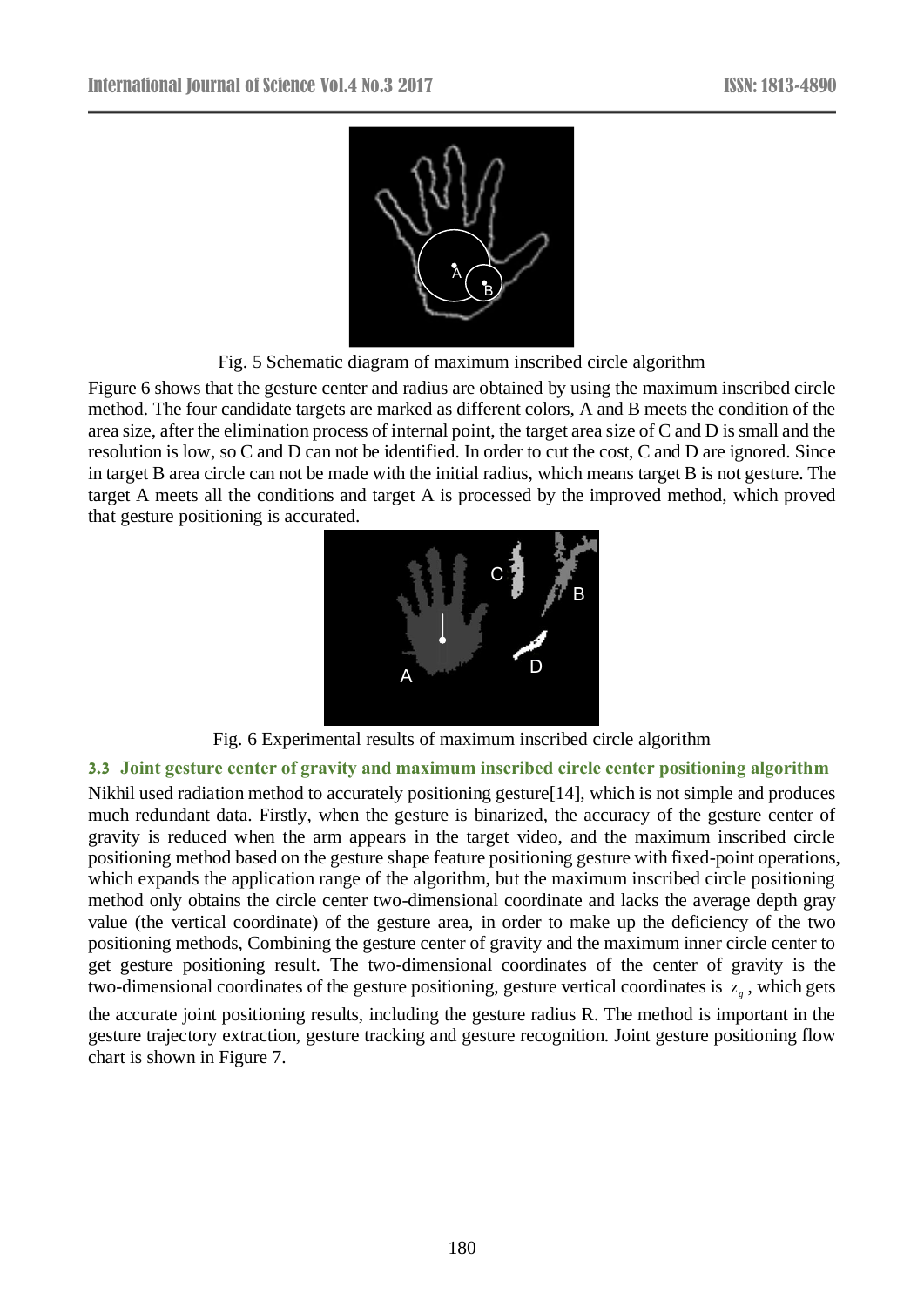

Fig. 7 Combined gesture positioning procedure

# **4. Experimental comparison and analysis**

# **4.1 Gesture segmentation experiment**

In order to verify the validity of the algorithm, experiment is conducted. Microsoft company Kinect (XBOX 360) depth camera is running for the visual information collection by the software Kinect for Windows Software Development Kit-v1.7 and Kinect driver software, Microsoft Visual Studio 2010 development environment and Matlab2012a software in the CPU for 3.30 GHz is used in the computer with memory capacity on a 3.19 GB. In gesture segmentation process, the depth data format for the depth image is 480 pixel high and 640 pixel wide.



Fig. 8 Gesture segmentation comparison in different conditions

In the complex background condition contrast and analyze the experimental results, gesture segmentation results comparison is shown in Figure 8. Each line in the graph means the different average distance from the camera, the different gesture angles, and the different lighting conditions (tilted to the left, tilted to the right, vertical and dark environment vertical). By comparing the segmentation results, the gesture segmentation method can obtain the accurate gesture segmentation results in complex and variable conditions, which lays the foundation for the subsequent gesture trajectory extraction, gesture tracking and gesture recognition.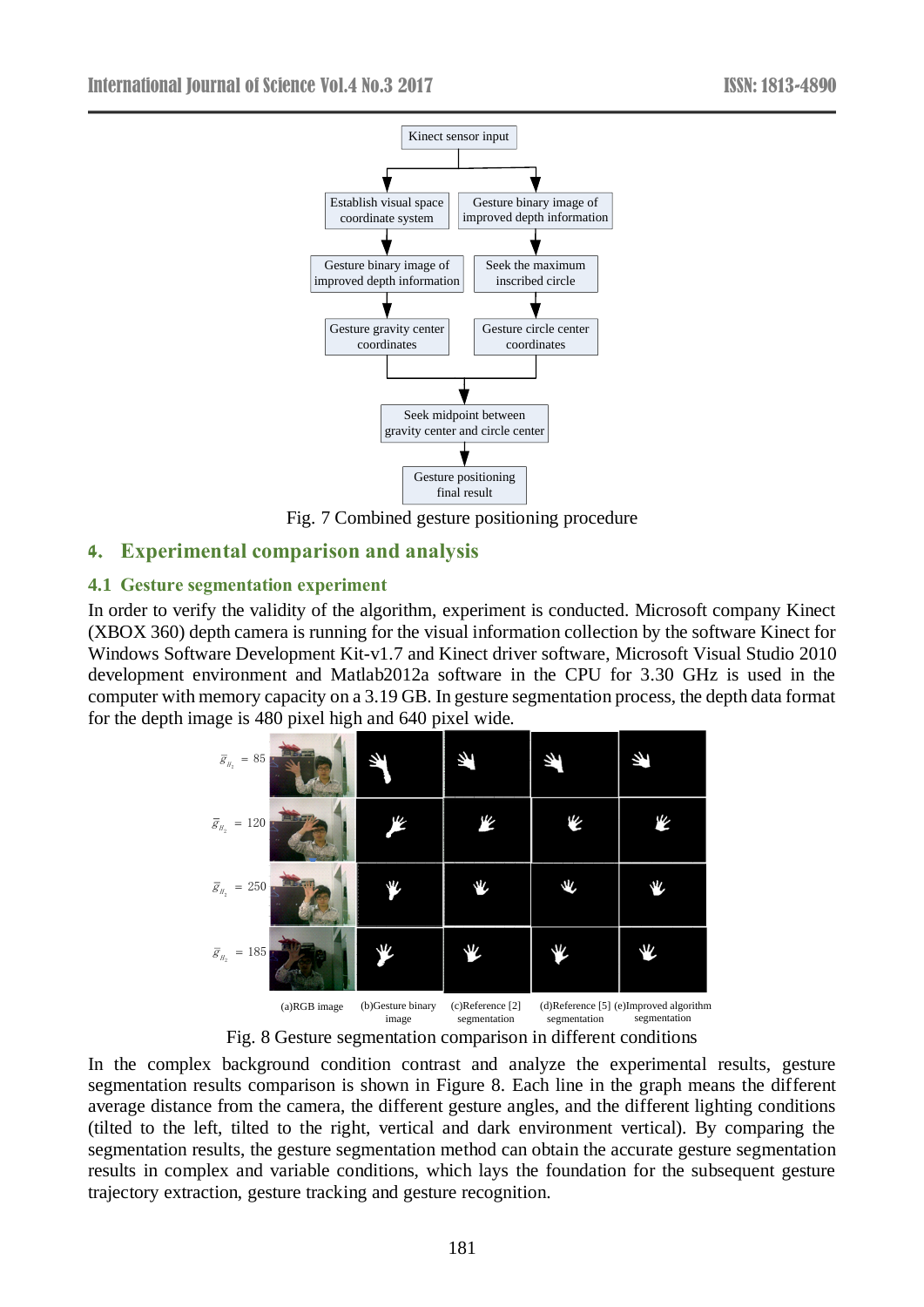#### **4.2 Gesture positioning experiment**

In Kinect's own coordinate system, Kinect can provide human skeletal data format [13] (including 20 human body main skeleton point three-dimensional coordinates with gesture). Microsoft obtains the estimated depth information through a special algorithm for the whole body in the visual scene. The gesture trajectory information can be obtained by directly reading the gesture skeleton point, the frequency of the skeletal data and the depth data frame are both 30 Hz. Gesture in the Kinect scene do the spiral movement and the skeletal data positioning the gesture trajectory, but with the shelter of gesture and body, the trajectory is easy to jump [15], as shown in Figure 9, and the skeletal data positioning trajectory is easy to overlap, as shown in Figure 10 (a).



Fig. 9 Abnormal gesture trajectory

Figure 10 (b) shows that gesture center of gravity positioning trajectory has singular point interference. Jointing center of gravity and center of the maximum inscribed circle positioning algorithm is proposed. The midpoint of center of gravity and center of the maximum inscribed circle is selected as the gesture to capture. For the possible abnormal gestures trajectory, the spherical threshold limit algorithm can be used to deal with it, 1 second is divided into three time slices to calculate the average trajectory point, take the exception gesture spherical limit threshold  $\tau_r = 100$  to get the initial gesture trajectory and the trajectory after processing, as shown in Figure 10 (c) which is more stable and reduces the trajectory redundancy. The unit of x, y axis in Figure 10 is pixel, z axis unit is gray value. Contrasting Figure 10 (a), 10 (b) and 10 (c) results, skeletal data gesture positioning is easy to jump and overlap, the gesture center of gravity positioning has abnormal trajectory. The gesture positioning results of the improved algorithm is more stable and it has certain resistance ability to the abnormal gesture trajectory.



Skeletal data gesture positioning result



(b) Gesture gravity center positioning result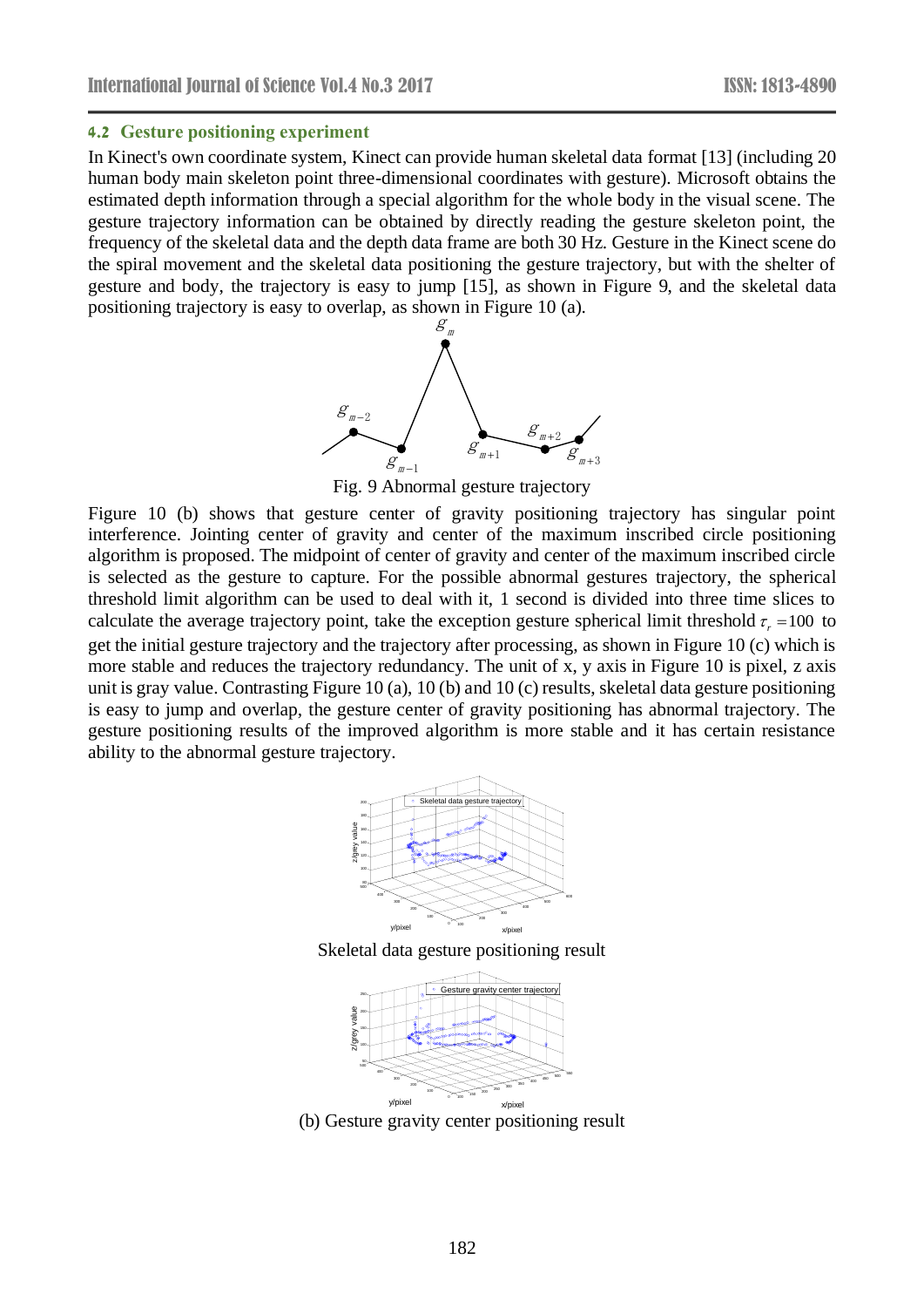

(c) A the improved algorithm gesture positioning and result after processing Fig. 10 Comparison of gesture positioning results

# **5. Conclusion**

A gesture segmentation and positioning algorithm based on improved depth information was proposed. The gesture segmentation result is more accurate by introducing the variable threshold. The algorithm removes the wrist and do the morphological processing for gesture segmentation, which makes the gesture segmentation more accurate. In order to solve the instability problem of gesture positioning, the gesture positioning algorithm was proposed based on the method of combining gesture gravity center coordinates and maximum inscribed circle center coordinates to locate the gesture accurately and reliably and use the spherical threshold limit method to deal with abnormal gesture trajectory. The algorithm provides a strong guarantee for the follow-up high-precision gesture trajectory extraction, gesture tracking and gesture recognition. The experimental results proved the feasibility and validity of the improved algorithm.

### **Acknowledgements**

Scientific and Technological Research Project Funds of Chongqing Municipal Education Commission (KJ130512)

# **References**

- [1] M. Jiang, K. Jiang, J. Kong, et al: Robust Hand Gesture Recognition Using Depth Image[J]. Journal of Computational Information Systems, Vol. 11 (2015) No.3, p.1093-1100.
- [2] Y. Luo, C. He, Y. Wang, et al: A Novel Dynamic Hand Gesture Recognition Method Based on Depth Pre-segmentation Combining with Camshift Tracking Algorithm[J]. Semiconductor Optoelectronics, Vol. 36 (2015) No.1, p.155-159.
- [3] J. Mai: Robotic Control Based on Natural Gesture (Ph.D., South China University of Technology, China 2013), p.12-14.
- [4] Z. Li: Design of Remote Control of Manipulator Based on Gesture Recognition (Ph.D., Wuhan University of Technology, China 2014), p.22-29.
- [5] W. Yanga, M. Wangc: Depth Information and Motion Context Feature Based Dynamic Hand Gesture Detection and Recognition[J]//Journal of Information and Computational Science, Vol. 12 (2015) No.10, p.3775-3782.
- [6] T. Lee, T. Höllerer, AR. Handy: Markerless Inspection of Augmented Reality Objects Using Fingertip Tracking[C]// IEEE International Symposium on Wearable Computers. IEEE Computer Society (Boston, MA, USA, October 11-13, 2007). Vol. 16, p.83-90.
- [7] Z. Ren, J. Yuan, J. Meng, et al: Robust Part-based Hand Gesture Recognition Using Kinect Sensor[J]. Multimedia, IEEE Transactions on, Vol. 15 (2013) No.5, p.1110-1120.
- [8] S S. Rautaray, A. Agrawal: Real Time Hand Gesture Recognition System for Dynamic Applications[J]. International Journal of Ubicomp, Vol. 3 (2012) No.1, p.21.
- [9] N H. Dardas, N D. Georganas: Real-Time Hand Gesture Detection and Recognition Using Bag-of-Features and Support Vector Machine Techniques[J]. IEEE Transactions on Instrumentation & Measurement, Vol. 60 (2011) No.11, p.3592-3607.